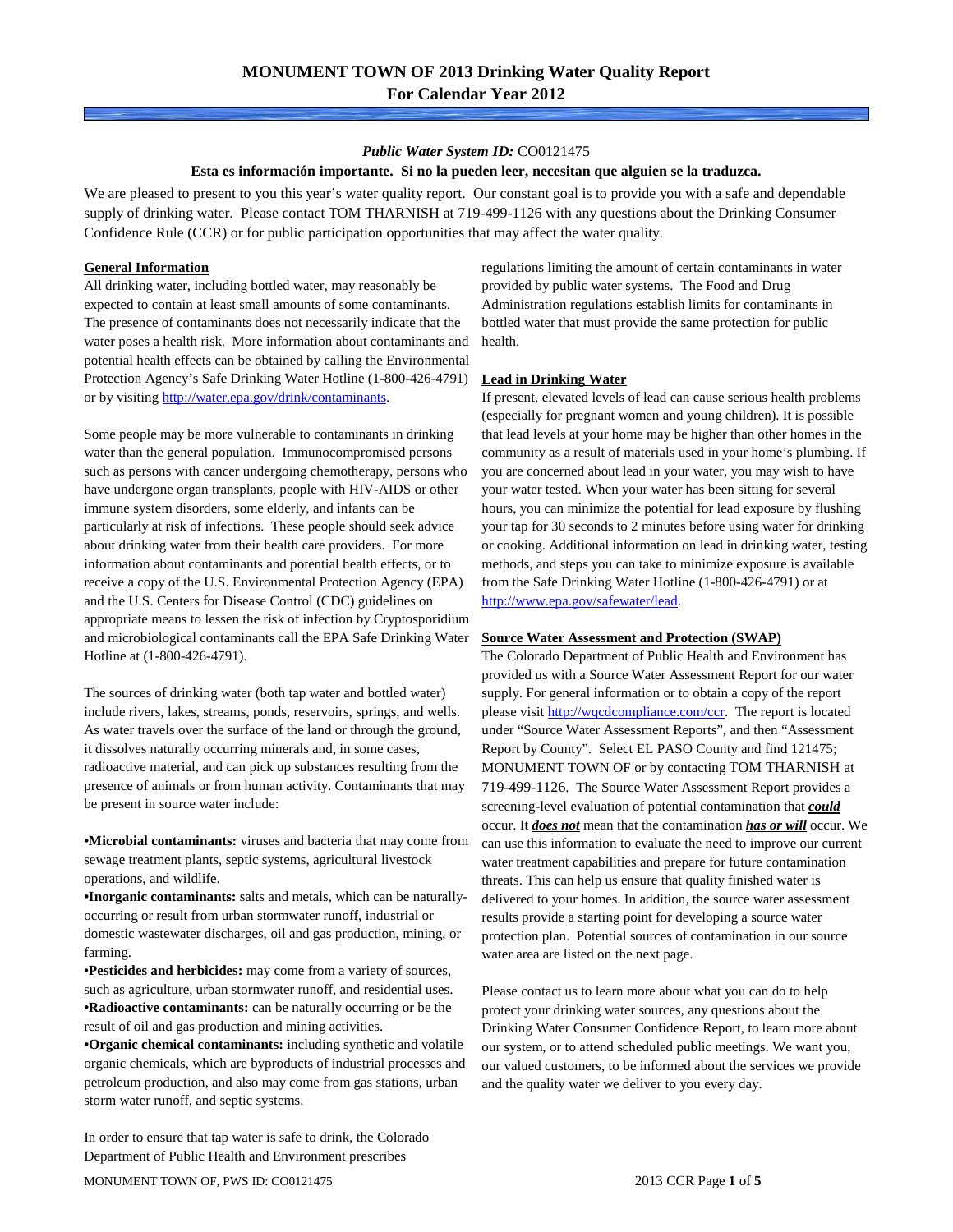## **Our Water Sources**

| <b>Source</b>        | <b>Source Type</b> | <b>Water Type</b> | <b>Potential Source(s) of Contamination</b>                       |
|----------------------|--------------------|-------------------|-------------------------------------------------------------------|
| WELL NO 1            | WL                 | <b>GW</b>         | Aboveground, Underground and Leaking<br><b>Storage Tank Sites</b> |
| WELL NO <sub>2</sub> | WL                 | $\rm GW$          | Commercial/Industrial/Transportation                              |
| WELL NO 9            | WL                 | $\rm GW$          | Low Intensity Residential                                         |
| WELL NO 3            | WL                 | $\rm GW$          | <b>Urban Recreational Grasses</b>                                 |
|                      |                    |                   | Row Crops                                                         |
| WELL NO 4            | WL                 | $\rm GW$          | Pasture / Hay                                                     |
| WELL NO 5            | WL                 | <b>GW</b>         | Fallow                                                            |
|                      |                    |                   | Deciduous/Evergreen Forest                                        |
| WELL NO 6            | WL                 | <b>GW</b>         | Septic Systems                                                    |
| WELL NO 7            | WL                 | $\rm GW$          | Road Miles                                                        |
| WELL NO 8            | WL                 | $\rm GW$          | <b>Other Facilities</b>                                           |

## **Terms and Abbreviations**

- **Maximum Contaminant Level (MCL)** − The highest level of a contaminant allowed in drinking water.
- **Treatment Technique (TT)** − A required process intended to reduce the level of a contaminant in drinking water.
- **Action Level (AL)** − The concentration of a contaminant which, if exceeded, triggers treatment and other regulatory requirements.
- **Maximum Residual Disinfectant Level (MRDL)** − The highest level of a disinfectant allowed in drinking water. There is convincing evidence that addition of a disinfectant is necessary for control of microbial contaminants.
- **Maximum Contaminant Level Goal (MCLG)** − The level of a contaminant in drinking water below which there is no known or expected risk to health. MCLGs allow for a margin of safety.
- **Maximum Residual Disinfectant Level Goal (MRDLG)** − The level of a drinking water disinfectant, below which there is no known or expected risk to health. MRDLGs do not reflect the benefits of the use of disinfectants to control microbial contaminants.
- **Violation (No Abbreviation)** − Failure to meet a Colorado Primary Drinking Water Regulation.
- **Formal Enforcement Action (No Abbreviation)** − Escalated action taken by the State (due to the risk to public health, or number or severity of violations) to bring a non-compliant water system back into compliance.
- **Variance and Exemptions (V/E)** − Department permission not to meet a MCL or treatment technique under certain conditions.
- **Gross Alpha (No Abbreviation)** − Gross alpha particle activity compliance value. It includes radium-226, but excludes radon 222, and uranium.
- **Picocuries per liter (pCi/L)** − Measure of the radioactivity in water.
- **Nephelometric Turbidity Unit (NTU)** − Measure of the clarity or cloudiness of water. Turbidity in excess of 5 NTU is just noticeable to the typical person.
- **Compliance Value (No Abbreviation)** Single or calculated value used to determine if regulatory contaminant level (e.g. MCL) is met. Examples of calculated values are the  $90<sup>th</sup>$  Percentile, Running Annual Average (RAA) and Locational Running Annual Average (LRAA).
- **Average (x-bar)** − Typical value.
- **Range (R)**  $-$  Lowest value to the highest value.
- **Sample Size (n)** − Number or count of values (i.e. number of water samples collected).
- **Parts per million = Milligrams per liter (ppm = mg/L)** − One part per million corresponds to one minute in two years or a single penny in \$10,000.
- **Parts per billion = Micrograms per liter (ppb = ug/L)** − One part per billion corresponds to one minute in 2,000 years, or a single penny in \$10,000,000.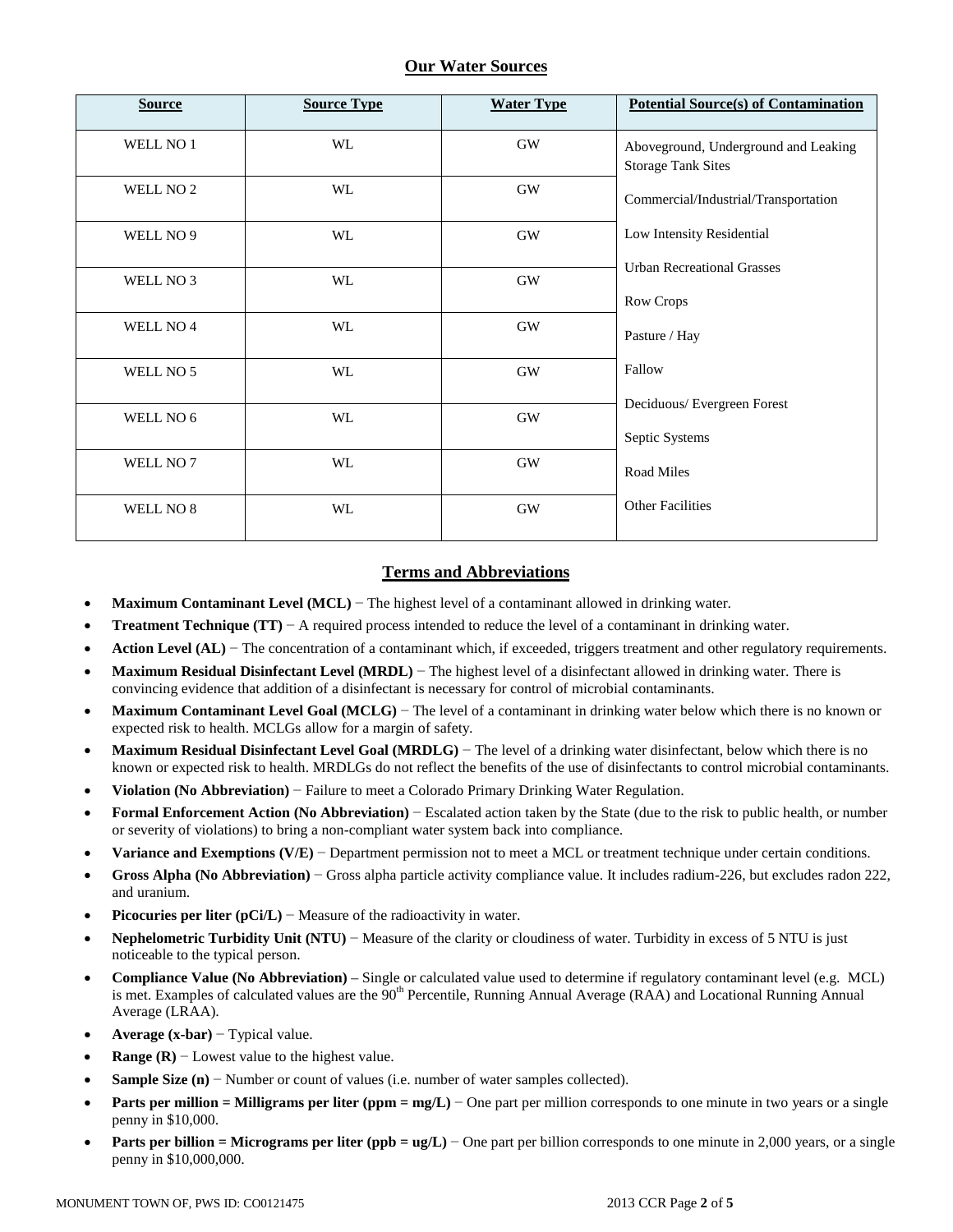- **Parts per trillion = Nanograms per liter (ppt = ng/L)** − One part per trillion corresponds to one minute in 2,000,000 years, or a single penny in \$10,000,000,000.
- **Parts per quadrillion = Picograms per liter (ppq = pg/L)** − One part per quadrillion corresponds to one minute in 2,000,000,000 years or one penny in \$10,000,000,000,000.
- **Not Applicable (N/A)** Does not apply or not available.

## **Detected Contaminants**

MONUMENT TOWN OF routinely monitors for contaminants in your drinking water according to Federal and State laws. The following table(s) show all detections found in the period of January 1 to December 31, 2012 unless otherwise noted. The State of Colorado requires us to monitor for certain contaminants less than once per year because the concentrations of these contaminants are not expected to vary significantly from year to year, or the system is not considered vulnerable to this type of contamination. Therefore, some of our data, though representative, may be more than one year old. Violations and Formal Enforcement Actions, if any, are reported in the next section of this report.

**Note:** Only detected contaminants sampled within the last 5 years appear in this report. If no tables appear in this section then no contaminants were detected in the last round of monitoring.

| Lead and Copper Sampled in the Distribution System |                                |                                    |                              |                           |                                             |                                                     |                                                                  |                                                                               |  |
|----------------------------------------------------|--------------------------------|------------------------------------|------------------------------|---------------------------|---------------------------------------------|-----------------------------------------------------|------------------------------------------------------------------|-------------------------------------------------------------------------------|--|
| Contaminant<br><b>Name</b>                         | <b>Time</b><br>Period          | $90^{\rm th}$<br><b>Percentile</b> | <b>Sample</b><br><b>Size</b> | Unit of<br><b>Measure</b> | $90^{\text{th}}$<br><b>Percentile</b><br>AL | <b>Sample</b><br><b>Sites</b><br><b>Above</b><br>AL | 90 <sup>th</sup><br><b>Percentile</b><br>AL<br><b>Exceedance</b> | <b>Typical Sources</b>                                                        |  |
| Copper                                             | 08/16/2011<br>to<br>09/29/2011 | 0.155                              | 10                           | ppm                       | 1.3                                         |                                                     | No                                                               | Corrosion of<br>household plumbing<br>systems; Erosion of<br>natural deposits |  |
| Lead                                               | 08/16/2011<br>to<br>09/29/2011 | 3                                  | 10                           | ppb                       | 15                                          |                                                     | N <sub>0</sub>                                                   | Corrosion of<br>household plumbing<br>systems; Erosion of<br>natural deposits |  |

| Radionuclides Sampled at the Entry Point to the Distribution System |      |         |                       |                              |                           |            |             |                                |                                |
|---------------------------------------------------------------------|------|---------|-----------------------|------------------------------|---------------------------|------------|-------------|--------------------------------|--------------------------------|
| Contaminant<br><b>Name</b>                                          | Year | Average | Range<br>$Low - High$ | <b>Sample</b><br><b>Size</b> | Unit of<br><b>Measure</b> | <b>MCL</b> | <b>MCLG</b> | <b>MCL</b><br><b>Violation</b> | <b>Typical Sources</b>         |
| Gross Alpha                                                         | 2011 | 3.7     | 1.7 to 5.7            | 2                            | pCi/L                     | 15         | $\Omega$    | N <sub>o</sub>                 | Erosion of<br>natural deposits |
| Combined<br>Radium                                                  | 2012 | 5.65    | 4.1 to $6.5$          | 4                            | pCi/L                     | 5          | $\theta$    | <b>Yes</b>                     | Erosion of<br>natural deposits |
| Combined<br>Uranium                                                 | 2011 | 2.4     | $1.7 \text{ to } 3.1$ | 2                            | ppb                       | 30         | $\theta$    | N <sub>o</sub>                 | Erosion of<br>natural deposits |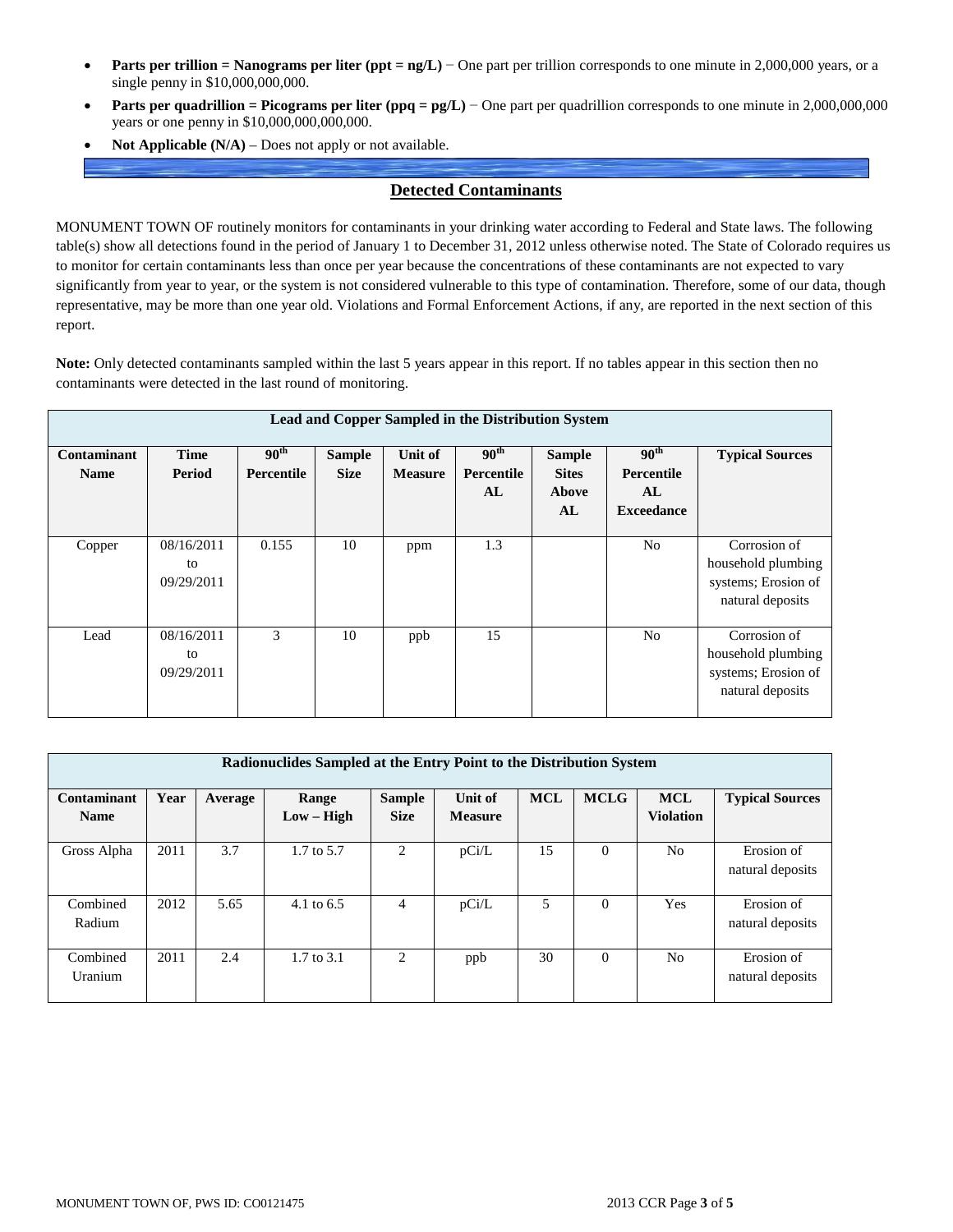| Inorganic Contaminants Sampled at the Entry Point to the Distribution System |      |              |                       |                              |                           |                 |                |                                |                                                                                                                                                |
|------------------------------------------------------------------------------|------|--------------|-----------------------|------------------------------|---------------------------|-----------------|----------------|--------------------------------|------------------------------------------------------------------------------------------------------------------------------------------------|
| Contaminant<br><b>Name</b>                                                   | Year | Average      | Range<br>$Low - High$ | <b>Sample</b><br><b>Size</b> | Unit of<br><b>Measure</b> | <b>MCL</b>      | $\bf MCLG$     | <b>MCL</b><br><b>Violation</b> | <b>Typical Sources</b>                                                                                                                         |
| Arsenic                                                                      | 2012 | $\mathbf{1}$ | $1$ to $1$            | $\mathbf{1}$                 | ppb                       | $\overline{10}$ | $\overline{0}$ | $\overline{No}$                | Erosion of natural<br>deposits; runoff<br>from orchards;<br>runoff from glass<br>and electronics<br>production wastes                          |
| Barium                                                                       | 2012 | 0.35         | $0.35$ to $0.35$      | $\mathbf{1}$                 | ppm                       | $\sqrt{2}$      | $\overline{2}$ | No                             | Discharge of<br>drilling wastes;<br>discharge from<br>metal refineries;<br>erosion of natural<br>deposits                                      |
| Fluoride                                                                     | 2012 | 0.96         | $0.2$ to 1.6          | 5                            | ppm                       | $\overline{4}$  | $\overline{4}$ | $\rm No$                       | Erosion of natural<br>deposits; water<br>additive which<br>promotes strong<br>teeth; discharge<br>from fertilizer and<br>aluminum<br>factories |
| Nitrate                                                                      | 2012 | 0.51         | 0 to 3.3              | $\overline{7}$               | ppm                       | $10\,$          | 10             | $\rm No$                       | Runoff from<br>fertilizer use;<br>leaching from<br>septic tanks,<br>sewage; erosion of<br>natural deposits                                     |
| Nitrite                                                                      | 2011 | 0.13         | $0$ to $0.2$          | $\overline{4}$               | ppm                       | $\mathbf{1}$    | $\mathbf{1}$   | $\overline{No}$                | Runoff from<br>fertilizer use;<br>leaching from<br>septic tanks,<br>sewage; erosion of<br>natural deposits                                     |
| Selenium                                                                     | 2012 | 27           | 27 to 27              | $\mathbf{1}$                 | ppb                       | 50              | 50             | $\overline{No}$                | Discharge from<br>petroleum and<br>metal refineries;<br>erosion of natural<br>deposits; discharge<br>from mines                                |